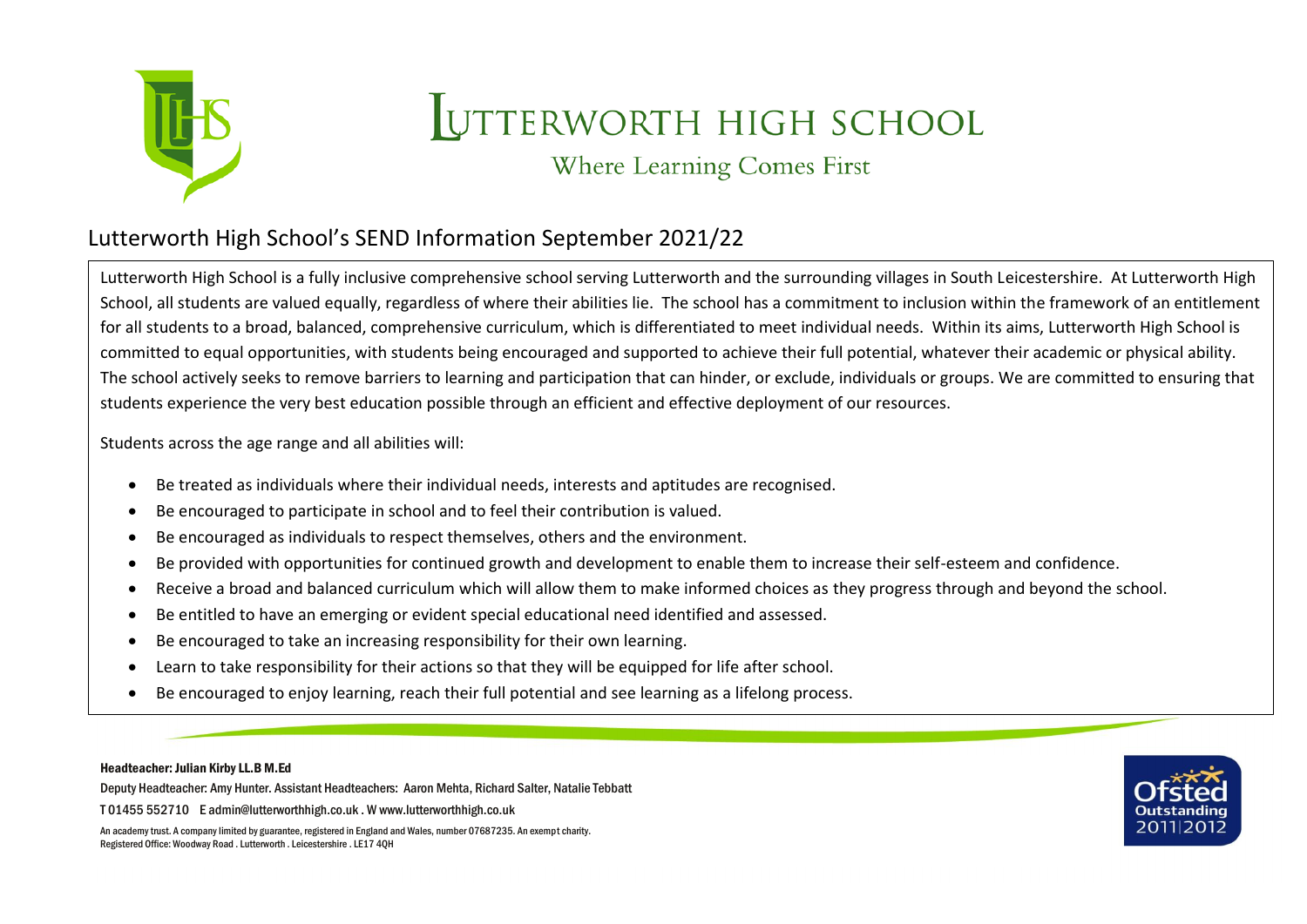

## UTTERWORTH HIGH SCHOOL

Where Learning Comes First

## Regulation 3 Special Educational Needs and Disability (Information) Regulations (2014)

| Name & Address of School:                 | Lutterworth High School Academy Trust                    |  |  |
|-------------------------------------------|----------------------------------------------------------|--|--|
|                                           | Woodway Road                                             |  |  |
|                                           | Lutterworth                                              |  |  |
|                                           | Leicestershire                                           |  |  |
|                                           | <b>LE1740H</b>                                           |  |  |
| Telephone Number:                         | 01455 552710                                             |  |  |
|                                           |                                                          |  |  |
| <b>Head Teacher:</b>                      | Mr Julian Kirby                                          |  |  |
| <b>Head Teacher's Contact Details:</b>    | admin@lutterworthhigh.co.uk FAO Mr Kirby<br>01455 552710 |  |  |
| <b>Website Address:</b>                   | www.lutterworthhigh.co.uk                                |  |  |
| <b>Twitter Feed Details:</b>              | @lutthigh                                                |  |  |
| Age Range of Students:                    | 11-14 (2014) Years 7,8 and 9                             |  |  |
|                                           | 11-16 (2015) Years 7,8,9 and 10                          |  |  |
|                                           | 11-16 (2016) Years 7,8,9,10 and 11                       |  |  |
|                                           | 11-16 (2017) Years 7,8,9,10 and 11                       |  |  |
|                                           | 11-16 (2018) Years 7,8,9,10 and 11                       |  |  |
|                                           | 11-16 (2019) Years 7,8,9,10 and 11                       |  |  |
|                                           | 11-16 (2020) Years 7,8,9,10 and 11                       |  |  |
| Date of Last Inspection:                  | January 2018                                             |  |  |
| Outcome of Last Inspection:               | Outstanding                                              |  |  |
| Designated unit or Learning Support       | The School has Curriculum Support facility               |  |  |
| Department?                               |                                                          |  |  |
| Total Number of Students with SEND        | 165 with known SEND, 31 with EHCPs                       |  |  |
| <b>Total Number of Students receiving</b> |                                                          |  |  |
| additional learning support               | 100                                                      |  |  |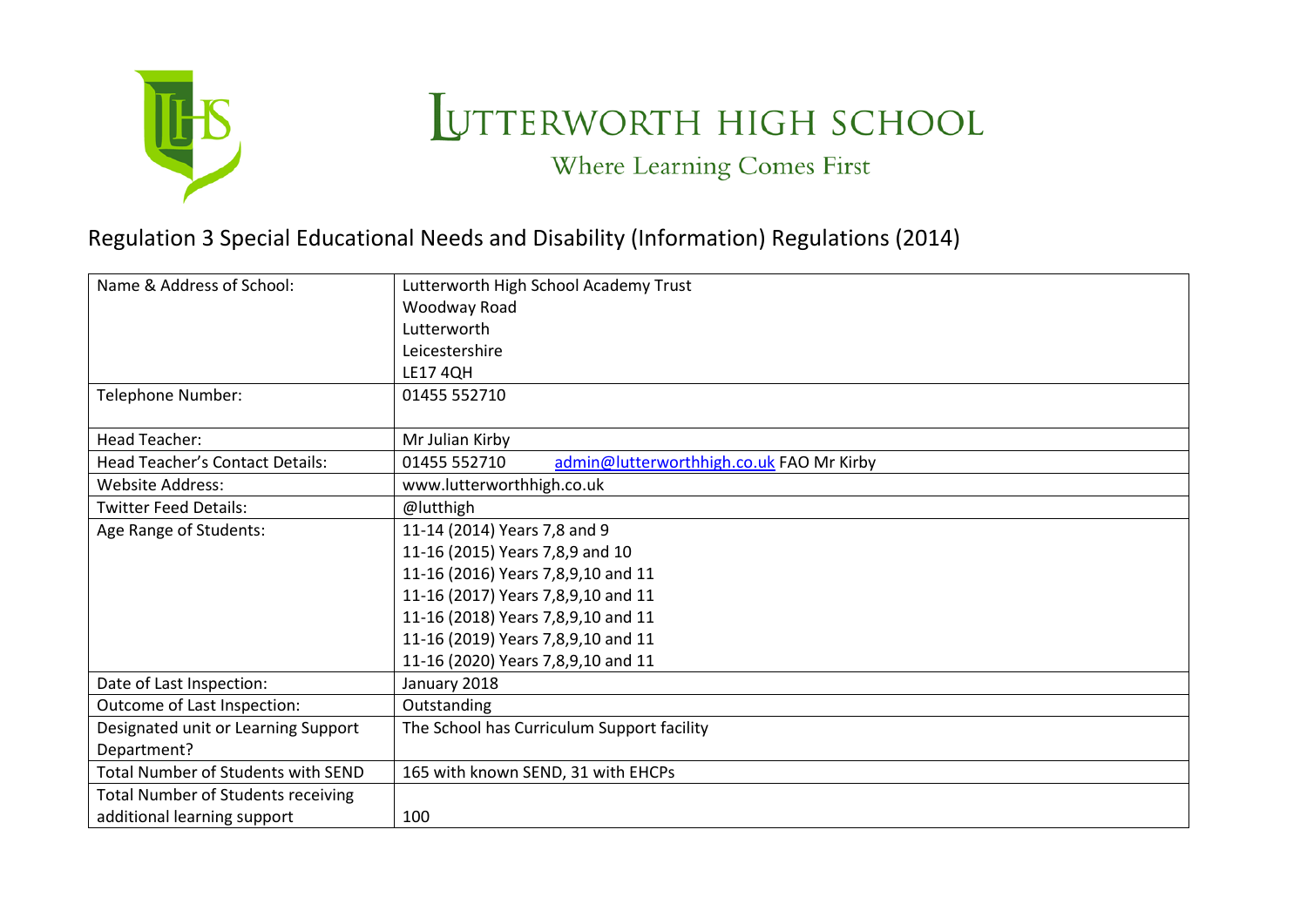| Regulation                                                                                                                                       | Question                                               | School response                                                                                                                                                                                                                                                                                                                                                                                                                                                                                                                                                                                                                                                                                                                                  |
|--------------------------------------------------------------------------------------------------------------------------------------------------|--------------------------------------------------------|--------------------------------------------------------------------------------------------------------------------------------------------------------------------------------------------------------------------------------------------------------------------------------------------------------------------------------------------------------------------------------------------------------------------------------------------------------------------------------------------------------------------------------------------------------------------------------------------------------------------------------------------------------------------------------------------------------------------------------------------------|
| The kinds of special educational<br>needs for which provision is<br>made at Lutterworth High<br>School.                                          | What kinds of SEND do<br>students have in your school? | Children are identified as having SEND when they have a significantly greater difficulty in<br>learning than the majority of children the same age or have a disability which prevents or<br>hinders them from making use of education facilities of a kind generally provided for<br>children of the same age in schools within the area of the Local Authority (SEND<br>Regulations 2014).<br>Students at Lutterworth High School have a range of difficulties including Communication<br>and Interaction; Cognition and Learning; Social, Emotional and Mental Health difficulties<br>and Sensory or Physical difficulties.                                                                                                                   |
| Information about Lutterworth<br>High School's policies for the<br>identification and assessment of<br>pupils with special educational<br>needs. | How do you know if a student<br>needs extra help?      | When your child first joins Lutterworth High School Academy Trust, we use information<br>from a range of sources to help identify SEND and other needs. These include information<br>from parents/carers; primary school teachers; end of key stage 2 levels; base line testing;<br>literacy and numeracy tests; application form information; transition programme of<br>primary school visits; enhanced transition programmes; specialist professional colleagues<br>and external agencies.                                                                                                                                                                                                                                                    |
|                                                                                                                                                  |                                                        | Our class teachers, heads of department and progress leaders closely monitor the<br>progress and attainment of all students, including those who have or may have SEND. The<br>continuous monitoring of students during their time at Lutterworth High School will<br>further identify any students with an emerging special educational need. This<br>identification may come from tutors, subject teachers, learning support staff, progress<br>leaders, outside agencies, parents/carers or from the students themselves. If your child<br>needs to be assessed, we would use a range of assessments depending on the area of<br>need. If it is thought that the family is in need of support, a referral can be made to<br>outside agencies. |
|                                                                                                                                                  |                                                        | All students with SEND and who need extra support, are on the SEND support register,<br>which is accessible to all staff. All students with a SEND have a Individual Education Plan<br>indicating relevant strategies to support their specific needs. Staff use this information to<br>inform their lesson planning, teaching and learning activities. Targeted interventions are<br>planned and delivered where appropriate. In order to meet individual needs it is<br>sometimes necessary to provide a personalised approach to learning and support. This<br>approach may include small group or individual work across a broad range of activities to<br>support the educational and emotional development of the student.                 |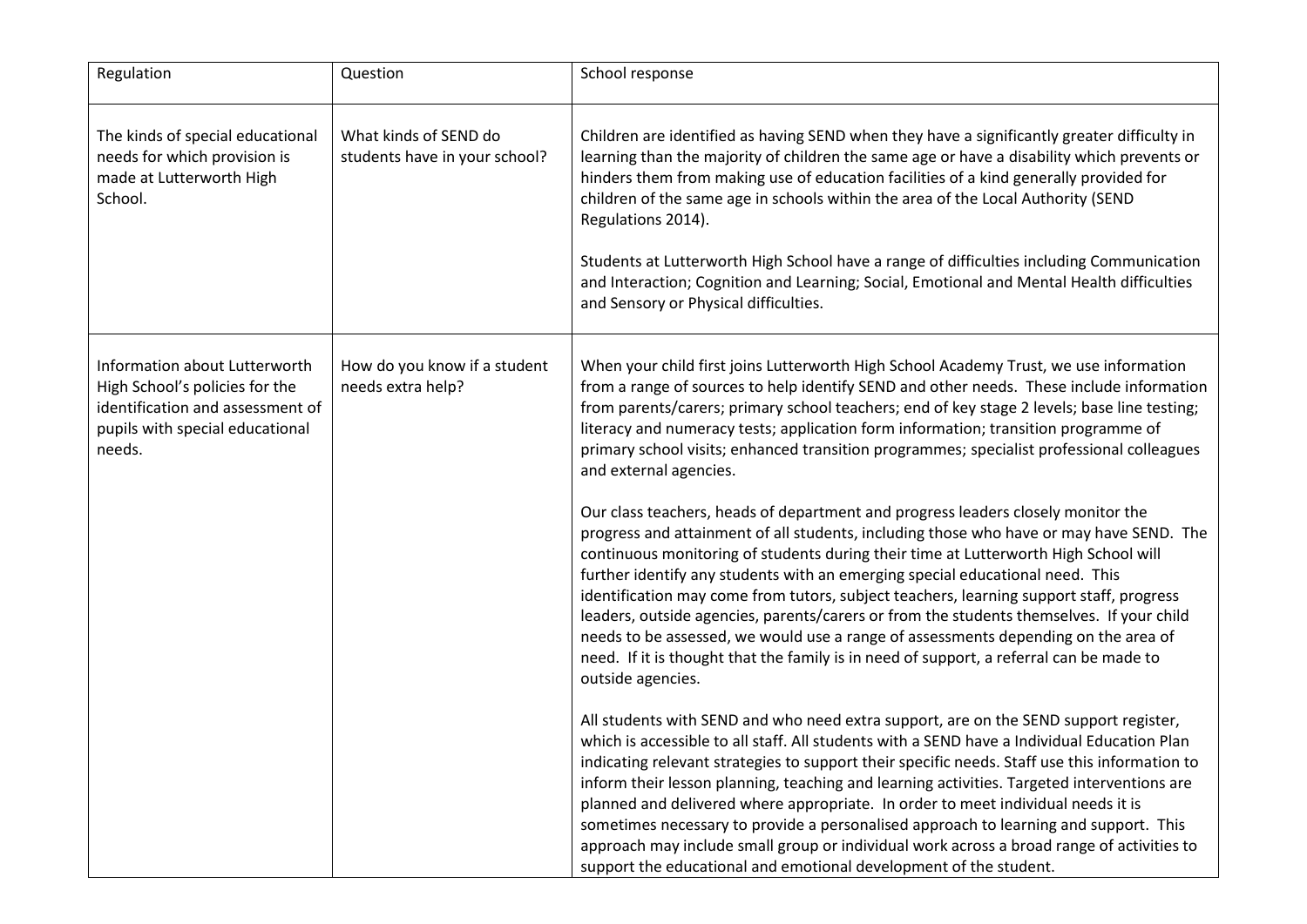| How will I know that my child is<br>making progress?<br>How do you evaluate provision? | All students, including those with SEND, are assessed on a regular basis, in accordance<br>with the school's assessment policy. Teachers formally assess and review progress and<br>attainment three times a year, data is communicated to parents/carers by a report that is<br>sent home. Additionally, parents' evenings are held once per academic year to discuss<br>progress, attainment and further steps to improve. All students with a Statement or<br>Education, Health and Care Plan have an Annual Review. Students on the SEND register<br>will also have a termly review and parents will have the opportunity to discuss their child's<br>progress on a termly basis.<br>The school has a process that assesses the effectiveness of teaching and learning for all<br>students, including those with SEND. The outcomes of these evaluations are used to |
|----------------------------------------------------------------------------------------|--------------------------------------------------------------------------------------------------------------------------------------------------------------------------------------------------------------------------------------------------------------------------------------------------------------------------------------------------------------------------------------------------------------------------------------------------------------------------------------------------------------------------------------------------------------------------------------------------------------------------------------------------------------------------------------------------------------------------------------------------------------------------------------------------------------------------------------------------------------------------|
|                                                                                        | create and implement development plans for all aspects of school life.                                                                                                                                                                                                                                                                                                                                                                                                                                                                                                                                                                                                                                                                                                                                                                                                   |
| How do you check and review<br>the progress of my child and<br>how will I be involved? | The school will send home two reports a year which will show your child's current<br>progress as well as reporting on their attitude to learning. Heads of department, progress<br>leaders and inclusion staff will monitor your child's levels and identify any subjects where<br>your child is not making the appropriate level of progress. We will then put any necessary<br>intervention in place. At subsequent reporting time we will check whether the right<br>progress has been made.<br>We welcome the involvement of parents/carers and want to keep you up-to-date with<br>your child's progress. This will be done through parents' evenings; notes in organisers;                                                                                                                                                                                         |
|                                                                                        | emails; telephone calls; appointments made with individual teachers and Annual Reviews<br>and termly reviews for those students on the SEND register.                                                                                                                                                                                                                                                                                                                                                                                                                                                                                                                                                                                                                                                                                                                    |
|                                                                                        | The school provides information for parents through newsletters; information on the<br>website; Open/Information Days/Evenings and letters home.                                                                                                                                                                                                                                                                                                                                                                                                                                                                                                                                                                                                                                                                                                                         |
| How do teachers help pupils<br>with SEND?                                              | All of our teaching and learning staff have high expectations of all students, including<br>those with SEND. All teaching and learning staff will be informed about your child's<br>individual needs and will adapt their lessons to meet these requirements. Teachers are<br>trained and have experience in doing this. This may involve using different teaching and<br>learning strategies, the provision of different learning experiences, adaptation of<br>resources and activities so that your child can access the lessons fully.<br>There is a variety of teaching and learning staff roles within the school to fully support<br>your child. Where it is felt necessary and right for your child to be offered additional help                                                                                                                                |
|                                                                                        |                                                                                                                                                                                                                                                                                                                                                                                                                                                                                                                                                                                                                                                                                                                                                                                                                                                                          |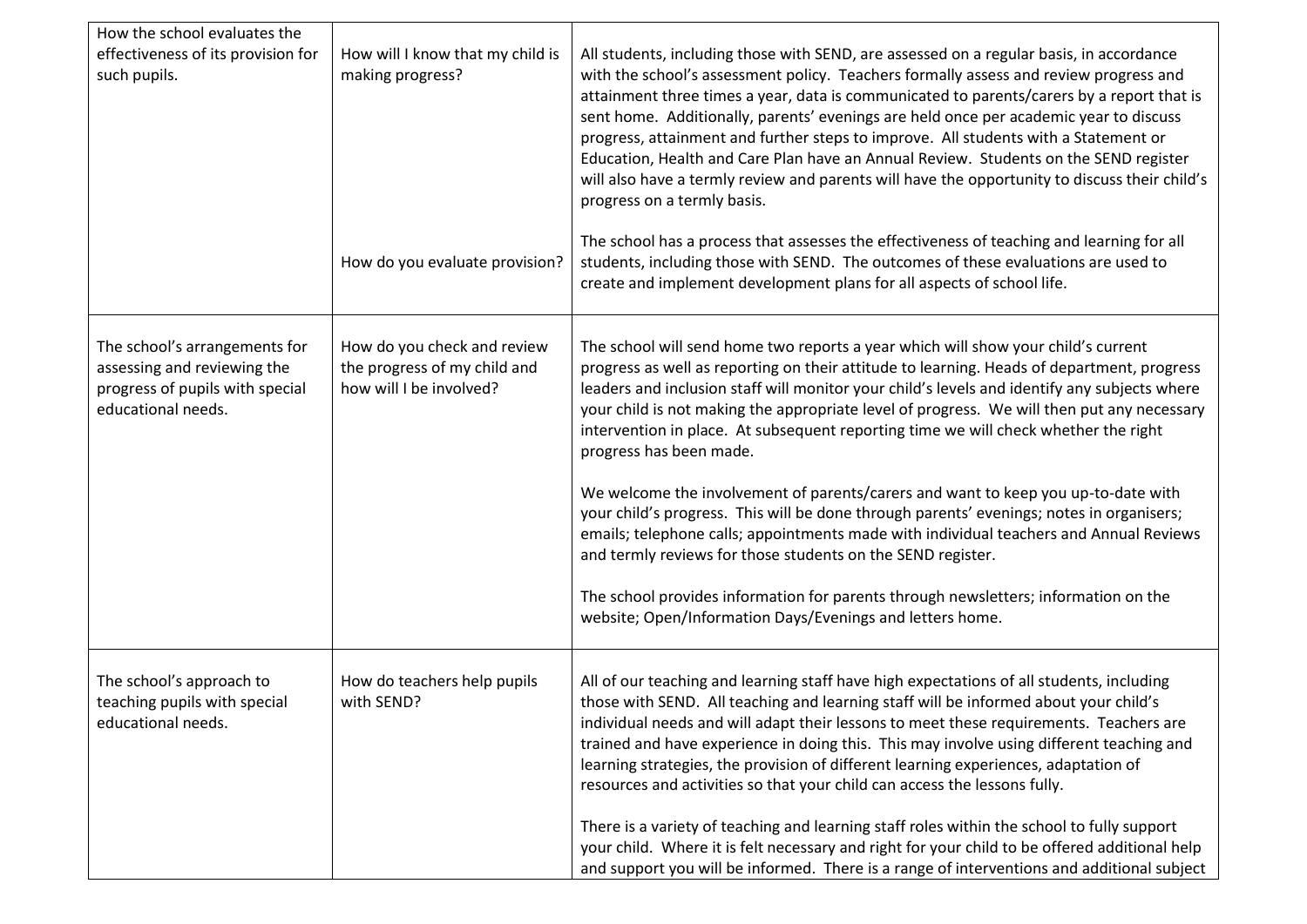|                                                                                                                   |                                                                                             | specific support which is available should your child need it; this will be discussed with<br>you.                                                                                                                                                                                                                                                                                                                                                                                                                                                                                                                                     |
|-------------------------------------------------------------------------------------------------------------------|---------------------------------------------------------------------------------------------|----------------------------------------------------------------------------------------------------------------------------------------------------------------------------------------------------------------------------------------------------------------------------------------------------------------------------------------------------------------------------------------------------------------------------------------------------------------------------------------------------------------------------------------------------------------------------------------------------------------------------------------|
|                                                                                                                   |                                                                                             | When your child is approaching the start of key stage 4, if needed, we will assess and<br>apply for Access Arrangements in line with the Joint Council Qualifications exam<br>regulations.                                                                                                                                                                                                                                                                                                                                                                                                                                             |
| How the school adapts the<br>curriculum and learning<br>environment for pupils with<br>special educational needs. | How will the curriculum be<br>matched to my child's needs?                                  | Most students follow a traditional curriculum, however a small number of learners will<br>have a more personalised approach to learning and support to match their individual<br>needs, interests and abilities. This may include option choices; additional literacy;<br>supported studies; intervention groups; nurture groups alongside a number of<br>qualifications studied.                                                                                                                                                                                                                                                      |
|                                                                                                                   | How accessible is the school<br>environment?                                                | There have been some adaptations to our buildings for access by those with physical<br>difficulties and specialised needs. We strive to make all areas of the curriculum accessible<br>to all students, with individual support if necessary. The school is a safe and welcoming<br>building and we have a range of different facilities including disabled toilets, ramps and<br>equipment to help with reading and writing to ensure accessibility for all.                                                                                                                                                                          |
|                                                                                                                   |                                                                                             | The school has an Accessibility Plan in place and is available from the school website.                                                                                                                                                                                                                                                                                                                                                                                                                                                                                                                                                |
| Additional support for learning<br>that is available to pupils with<br>special educational needs.                 | Is there additional support<br>available to help pupils with<br>SEND with their learning?   | We have a wide range of teaching and learning staff to support students and address any<br>additional needs they may have. Staff include HLTAs, teaching and learning support<br>assistants, inclusion manager, pastoral support staff, SENDCO and the school counselling<br>service.                                                                                                                                                                                                                                                                                                                                                  |
|                                                                                                                   | How are the school's resources<br>allocated and matched to<br>children's educational needs? | Resources are allocated based on evidence of need and effectiveness. Students with a<br>Statement or Education and Health Care Plan have resources allocated as outlined in their<br>Statement or plan. Higher level teaching assistants and teaching and learning assistants<br>are allocated, where resources allow, to support students in lessons. Teaching staff and<br>teaching and learning support assistants liaise closely to ensure maximum effectiveness in<br>the classroom. In addition, each department has an identified SEND link person to<br>facilitate dissemination of strategies for personalising the learning. |
|                                                                                                                   | How is the decision made about<br>how much/what support my<br>child will receive?           | Students with Statements/EHCPs will have outcomes and strategies set out in their Plan.<br>Annual Reviews involving the student, parents/carers, subject teachers and other<br>professionals evaluate those outcomes and strategies. The decision is based on evidence<br>of need and impact.                                                                                                                                                                                                                                                                                                                                          |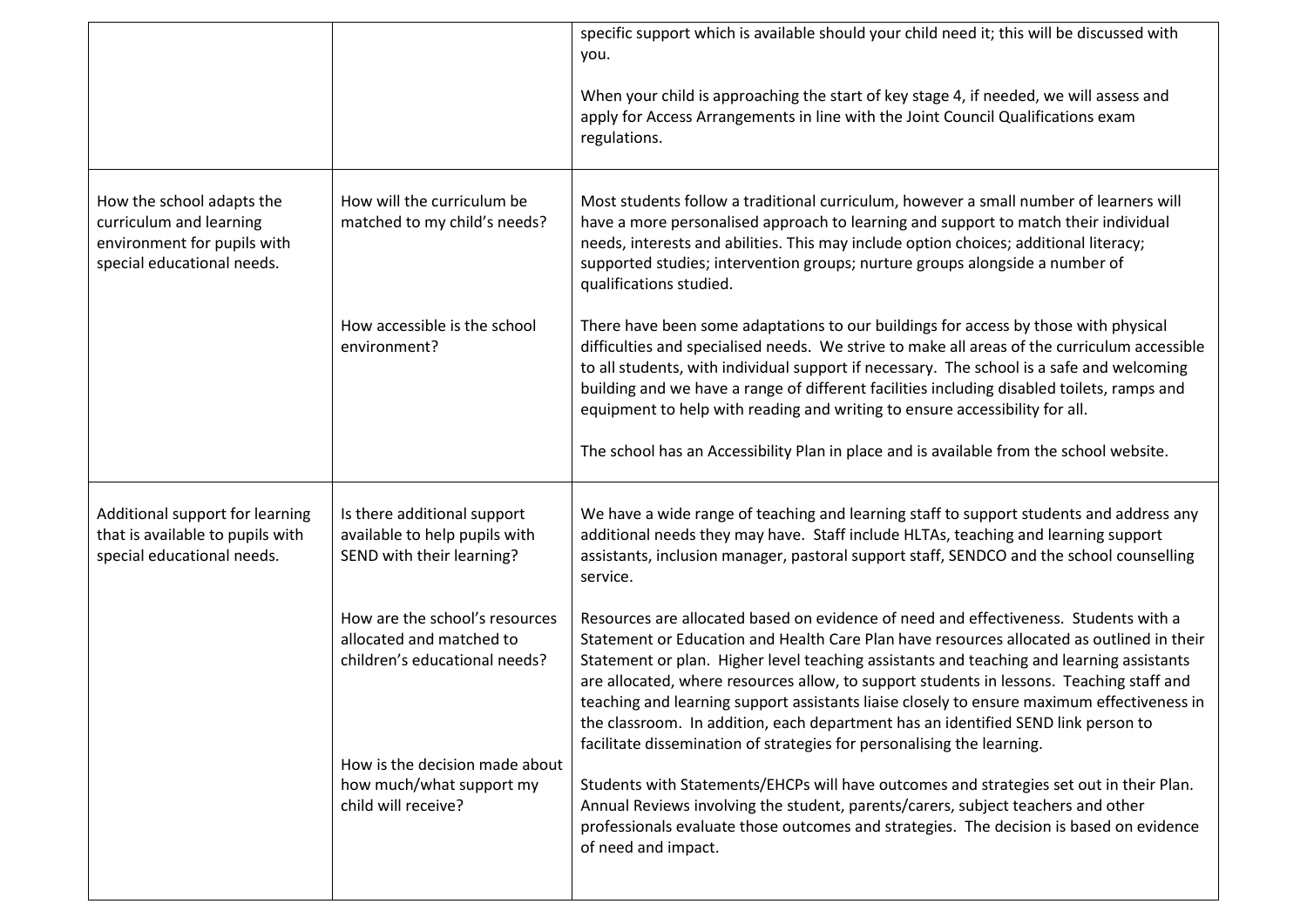| How the school enables pupils<br>with special educational needs<br>to engage in the activities of the<br>school (including physical<br>activities) together with children<br>who do not have special<br>educational needs. | What social, before and after<br>school, and other activities are<br>available for pupils with SEND?<br>How can my child find out<br>about these activities?<br>How will my child be included<br>in activities outside the<br>classroom, including school<br>trips? | A range of academic, sports and interest clubs as extra-curricular activities are available at<br>Lutterworth High School both after school and during break and lunchtimes. These are<br>open to all students including those with SEND.<br>We run a Homework Club every lunch time and twice a week after school. A friendship/<br>buddy club is held during lunch and break times, invitation for those more vulnerable<br>students based upon information from all staff.<br>Details of extra-curricular activities are available on the school website and on the VLE.<br>All students in the school are encouraged to take part in extra-curricular activities. Day<br>and residential trips are open to all students and your child's specific needs can be<br>discussed if they wish to join such a trip. |
|----------------------------------------------------------------------------------------------------------------------------------------------------------------------------------------------------------------------------|---------------------------------------------------------------------------------------------------------------------------------------------------------------------------------------------------------------------------------------------------------------------|-------------------------------------------------------------------------------------------------------------------------------------------------------------------------------------------------------------------------------------------------------------------------------------------------------------------------------------------------------------------------------------------------------------------------------------------------------------------------------------------------------------------------------------------------------------------------------------------------------------------------------------------------------------------------------------------------------------------------------------------------------------------------------------------------------------------|
| Support that is available for<br>improving the emotional,<br>mental and social development<br>of pupils with special<br>educational needs.                                                                                 | What support will there be for<br>my child's overall wellbeing?                                                                                                                                                                                                     | At Lutterworth High School we take our pastoral responsibilities very seriously. We<br>provide a high level of support and guidance. All students are members of a tutor group<br>that they remain with (in most cases) as they progress through the school. This allows for<br>a strong relationship to build between tutor and student and parents/carers.<br>In addition there are other members of staff who provide pastoral support, these include<br>the inclusion manager, pastoral support staff, HLTAs,<br>teaching and learning support assistants, designated safeguarding leads, SENDCO and the<br>School Counselling Service. We can also liaise/refer with external agencies to provide<br>support or to address emotional, mental and social development needs of our students.                   |
| In relation to mainstream<br>schools, the name and contact<br>details of the SEND Co-<br>ordinator.                                                                                                                        | Who should I contact if I want<br>to find out more about how<br>Lutterworth High School<br>supports pupils with SEND?                                                                                                                                               | The SENDCO is Georgia Lewis<br>Contact details: email glewis@lutterworthhigh.co.uk<br>Telephone: 01455 552710<br>The Deputy SENDCO is Kirsteen Hasdell<br>Contact details: email khasdell@lutterworthhigh.co.uk<br>Telephone: 01455 552710                                                                                                                                                                                                                                                                                                                                                                                                                                                                                                                                                                        |
|                                                                                                                                                                                                                            | What should I do if I think that<br>my child may have a special<br>educational need or disability?                                                                                                                                                                  | Speak to your child's tutor in the first instance. They will discuss and/or refer your<br>concerns with members of staff accordingly.                                                                                                                                                                                                                                                                                                                                                                                                                                                                                                                                                                                                                                                                             |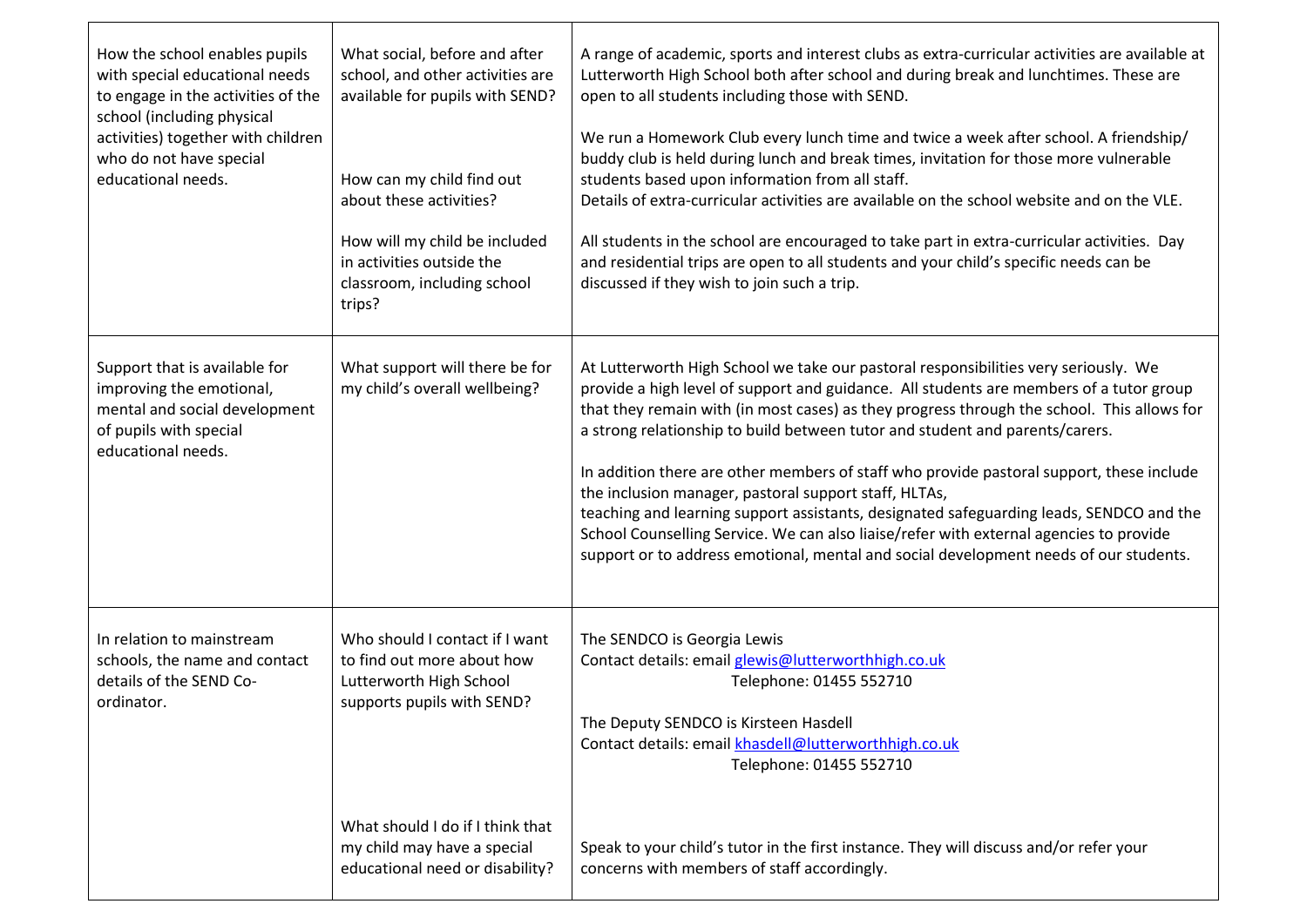| Information about the expertise<br>and training of staff in relation<br>to children and young people<br>with special educational needs<br>and about how specialist<br>expertise will be secured. | What training have the staff<br>supporting children and young<br>people with SEND had or are<br>having? | We have a Curriculum Support department which is made up of the SENDCO, Deputy<br>SENDCO, 2 HLTAs and a number of teaching and learning support assistants. These staff<br>have a range of experience and training completed and in progress covering various SEND<br>needs and include the National SENCO Award; degree in Childhood, Education and Society<br>BA (Hons), CCET (Certificate of Competence in Educational Testing); Higher Level Teaching<br>Assistant qualification; NVQ level 2 & 3 Advanced Diploma in Support, Teaching and<br>Learning in Schools; NVQ level 2 & 3 in Childcare and Education up to the age of 18;<br>Supporting students with ADHD; Autism Education Trust Level 2 & 3; Supporting students<br>with physical difficulties in PE and sport; Attachment Issues and managing behaviour.<br>Pastoral support staff are trained or have experience in the following: CAMHS training<br>with a focus on self-harm. Parenting in the Digital Age; Child Protection including the<br>digital environment.<br>Training is provided to all staff, including teachers and teaching and learning support<br>assistants, as the needs arise. There is ongoing training for all staff as well as<br>opportunities to further develop skills. Staff who are new to the school follow an<br>induction programme which includes training and information on SEND.<br>As a school we can utilise the support from specialist organisations in the area as well as<br>Health and Social Care Services. |
|--------------------------------------------------------------------------------------------------------------------------------------------------------------------------------------------------|---------------------------------------------------------------------------------------------------------|---------------------------------------------------------------------------------------------------------------------------------------------------------------------------------------------------------------------------------------------------------------------------------------------------------------------------------------------------------------------------------------------------------------------------------------------------------------------------------------------------------------------------------------------------------------------------------------------------------------------------------------------------------------------------------------------------------------------------------------------------------------------------------------------------------------------------------------------------------------------------------------------------------------------------------------------------------------------------------------------------------------------------------------------------------------------------------------------------------------------------------------------------------------------------------------------------------------------------------------------------------------------------------------------------------------------------------------------------------------------------------------------------------------------------------------------------------------------------------------------------------------------------|
| Information about how<br>equipment and facilities to<br>support children and young<br>people with special educational<br>needs will be secured.                                                  | What happens if my child needs<br>specialist equipment or other<br>facilities?                          | We can access the services of the Visual and Hearing Impaired team and the Disability<br>team to secure and assess the need for equipment and adaptations. These services are<br>contacted when necessary and appropriate according to your child's needs.                                                                                                                                                                                                                                                                                                                                                                                                                                                                                                                                                                                                                                                                                                                                                                                                                                                                                                                                                                                                                                                                                                                                                                                                                                                                |
| The arrangements for consulting<br>parents of children with special<br>educational needs about, and<br>involving such parents in the<br>education of their child.                                | How will I be involved in<br>discussions about and planning<br>for my child's education?                | We will need you to support us and your child by encouraging them to fully engage with<br>their learning and any interventions or extra support offered.<br>Help them to be organised for their day (right equipment and books)<br>Good attendance and punctuality<br>Completion of homework to the best of their ability<br>Checking and signing the organiser weekly<br>Providing opportunities for reading practice at home<br>Attending parents' evenings<br>Attending any meetings specifically arranged for your child                                                                                                                                                                                                                                                                                                                                                                                                                                                                                                                                                                                                                                                                                                                                                                                                                                                                                                                                                                                              |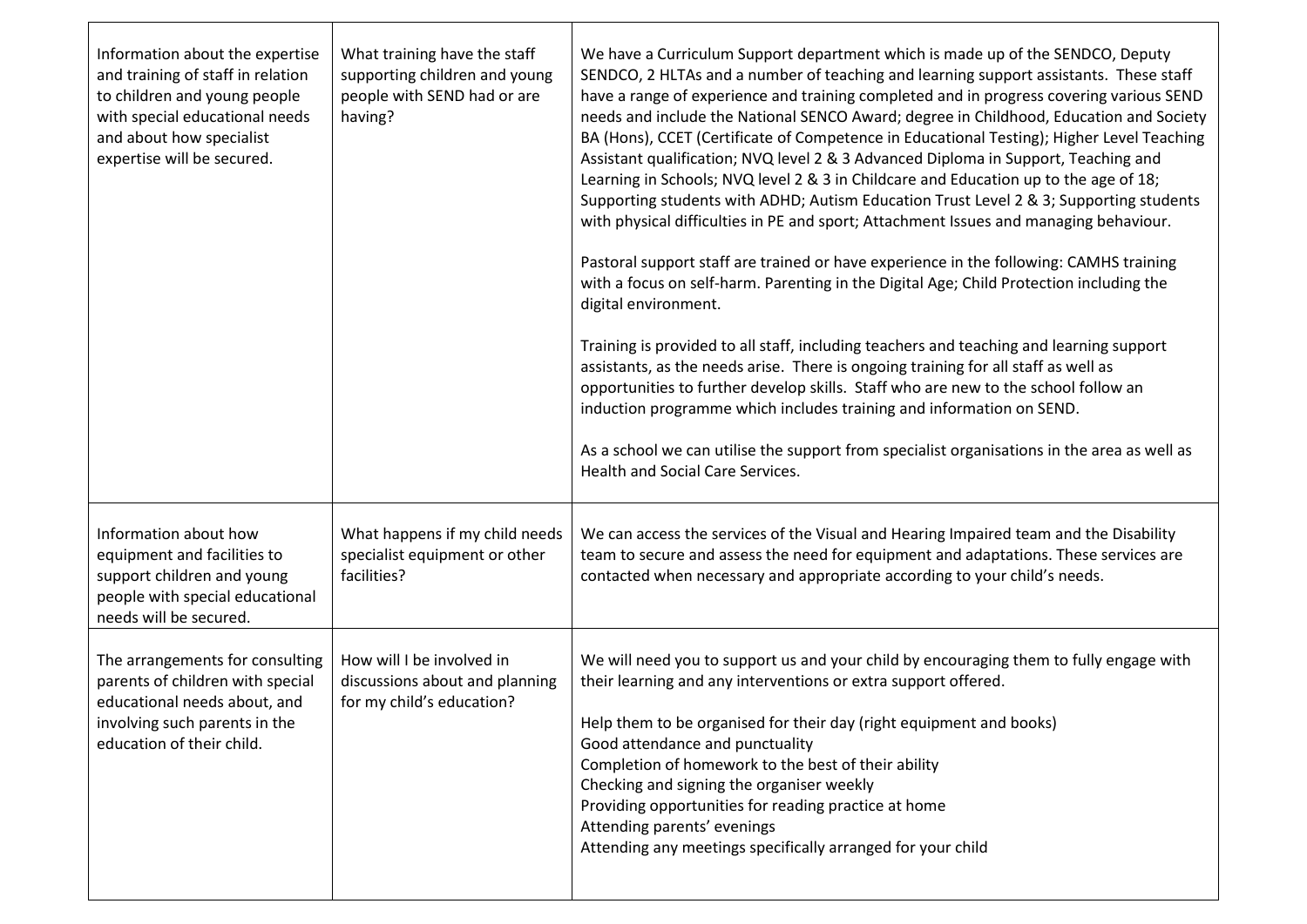|                                                                                                                                                                                                                                                                                   | How will you help me to<br>support my child's learning?                                                    | We will support you by having regular communication regarding your child and their<br>specific needs for supporting learning. Homework timetables are sent home and<br>opportunities for extra study of subjects is available on the VLE.                                                                                                                                                                                                                                                                                                                                                                                       |
|-----------------------------------------------------------------------------------------------------------------------------------------------------------------------------------------------------------------------------------------------------------------------------------|------------------------------------------------------------------------------------------------------------|---------------------------------------------------------------------------------------------------------------------------------------------------------------------------------------------------------------------------------------------------------------------------------------------------------------------------------------------------------------------------------------------------------------------------------------------------------------------------------------------------------------------------------------------------------------------------------------------------------------------------------|
| The arrangements for consulting<br>young people with special<br>educational needs about<br>involving them in their<br>education.                                                                                                                                                  | How will my child be involved in<br>his/her own learning and<br>decisions made about his/her<br>education? | Students are encouraged to take part in Student Voice activities; regularly evaluate their<br>own work in lessons; attend review meetings; contribute to any outcomes agreed at<br>review meetings; reflect on their learning and achievement by completing feedback<br>documents prior to review meetings. If appropriate, some students will have an academic<br>mentor that will meet with them to discuss their attainment, progress and next steps for<br>improvement.                                                                                                                                                     |
| Any arrangements made by the<br>governing body or the<br>proprietor relating to the<br>treatment of complaints from<br>parents and pupils with special<br>educational needs concerning<br>the provision made at the                                                               | Who can I contact for further<br>information?<br>Who can I contact if I have a<br>complaint?               | Please contact Julian Kirby, Headteacher for further information.<br>For any initial concerns please contact your child's subject teacher or their form tutor who<br>may refer your concerns to a more senior member of staff if needed. Alternatively, please<br>contact Georgia Lewis, SENDCo. The school's complaints procedure is available on our<br>website.                                                                                                                                                                                                                                                              |
| school.                                                                                                                                                                                                                                                                           |                                                                                                            |                                                                                                                                                                                                                                                                                                                                                                                                                                                                                                                                                                                                                                 |
| How the governing body<br>involves other bodies, including<br>health and social services, local<br>authority support services and<br>voluntary organisations in<br>meeting the needs of pupils<br>with special educational needs<br>and in support of families of<br>such pupils. | What specialist services and<br>expertise are available at or<br>accessed by the school?                   | As a school, we can access a range of services including Child and Adolescent Mental<br>Health Services (CAMHS); Social Care; School Nurse; Educational Psychology Service;<br>Careers Service; Speech and Language Service; Specialist Teaching Services; Autism<br>Outreach and the Children's Occupational Health Service. This is not an exhaustive list.<br>These services and others are contacted when necessary according to your child's needs.<br>If you believe that your child needs support from a specialist please contact Georgia Lewis<br>or make an appointment to discuss this at the next parents' evening. |
| The contact details of support<br>services for parents of pupils<br>with special educational needs,<br>including those for<br>arrangements made in<br>accordance with section 32.                                                                                                 | Who should I contact to find<br>out about support for parents<br>and families of children with<br>SEND?    | Leicestershire Parent Partnership Service:<br>http://www.leics.gov.uk/index/education/going to school/parents.htm<br>Leicestershire County Council Special Educational Needs:<br>http://www.leics.gov.uk/index/education/going to school/<br>special education needs/special education needs assess.htm<br>Child and Adolescent Mental Health Service (CAMHS):<br>http://www.leicspart.nhs.uk/ OurServicesAZ-<br>ChildandAdolescentMentalHealthServiceCAHMS.aspx                                                                                                                                                                |